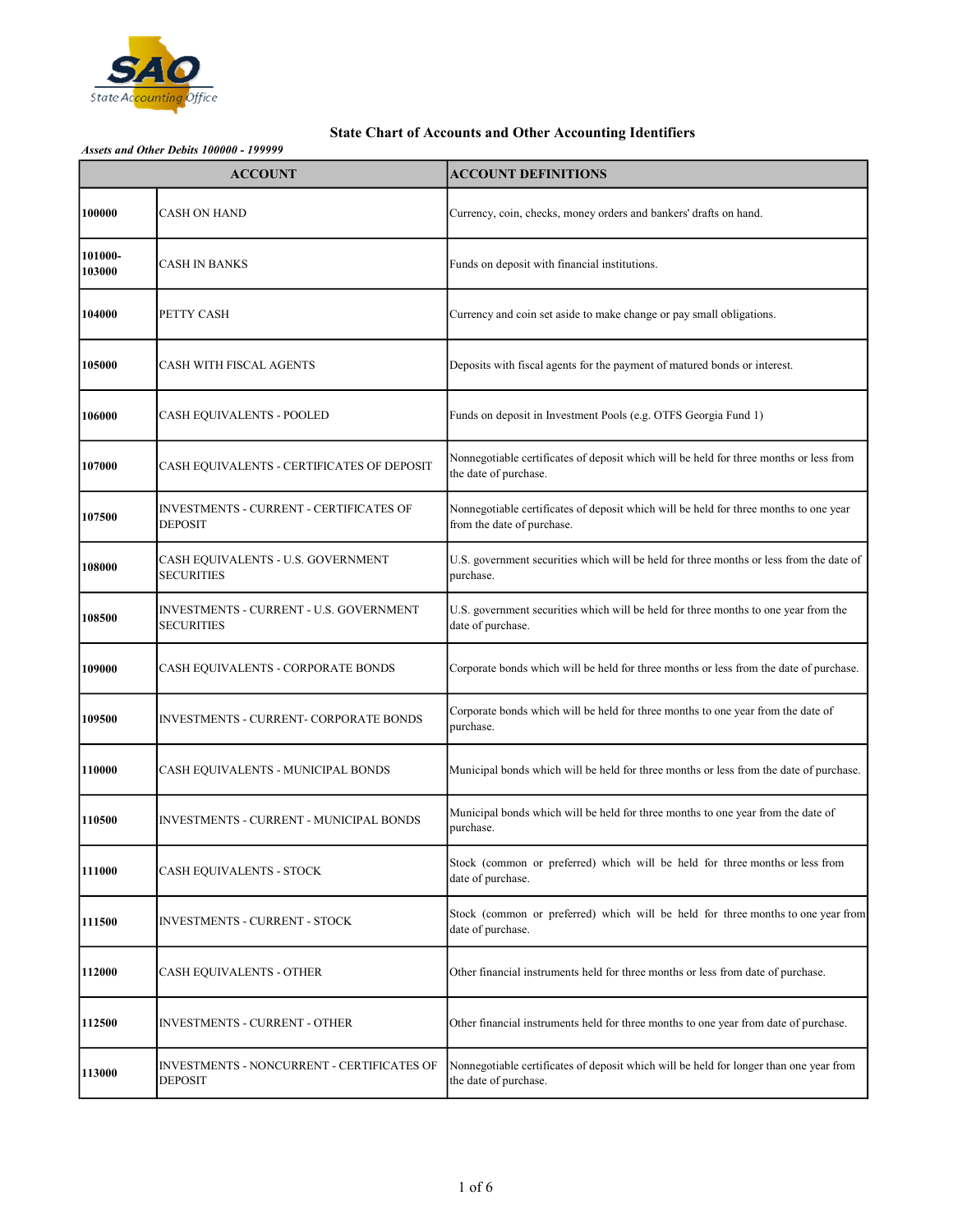

|                   | <b>ACCOUNT</b>                                              | <b>ACCOUNT DEFINITIONS</b>                                                                                                                                        |
|-------------------|-------------------------------------------------------------|-------------------------------------------------------------------------------------------------------------------------------------------------------------------|
| 114000            | <b>SECURITIES</b>                                           | INVESTMENTS - NONCURRENT - U.S. GOVERNMENT U.S. government securities which will be held for longer than one year from the date of<br>purchase.                   |
| 115000            | <b>INVESTMENTS - NONCURRENT - CORPORATE</b><br><b>BONDS</b> | Corporate bonds which will be held for longer than one year from the date of purchase.                                                                            |
| 116000            | INVESTMENTS - NONCURRENT - MUNICIPAL<br><b>BONDS</b>        | Municipal bonds which will be held for longer than one year from the date of purchase.                                                                            |
| 117000            | <b>INVESTMENTS - NONCURRENT -STOCK</b>                      | Stock (common or preferred) which will be held for longer than one year from the date<br>of purchase.                                                             |
| 118000            | <b>INVESTMENTS - NONCURRENT -OTHER</b>                      | Other investments made for the production of income in the form of interest, dividends,<br>rentals or lease payments which will be held for longer than one year. |
| 119000            | <b>INVESTMENTS - NONCURRENT - POOLED</b>                    | Investments in pools in which the average investment duration is greater than one year                                                                            |
| 120000-<br>120999 | UNASSIGNED                                                  |                                                                                                                                                                   |
| 121000            | STATE APPROPRIATIONS RECEIVABLE                             | Appropriated State funds available from Office of Treasury and Fiscal Services<br>(budgetary account only).                                                       |
| 122000            | FEDERAL RECEIVABLES                                         | Amounts due from the Federal agencies. These amounts can include funds available<br>from grants, entitlements or shared revenues.                                 |
| 123000            | LOCAL GOVERNMENT RECEIVABLES                                | Amounts due from local governments. These amounts can include funds owed to the<br>State for services and other contractual agreements.                           |
| 124000            | <b>INTEREST RECEIVABLE</b>                                  | The amount of interest receivable on all investments.                                                                                                             |
| 125000            | ACCOUNTS RECEIVABLE                                         | Amounts due on open accounts from individuals and private organizations for goods<br>and services rendered.                                                       |
| 126000            | ALLOWANCE FOR UNCOLLECTIBLE ACCOUNTS<br><b>RECEIVABLE</b>   | The portion of accounts receivable estimated to be uncollectible.                                                                                                 |
| 127000            | TAXES RECEIVABLE - CURRENT                                  | The uncollected portion of taxes levied and due within one year.                                                                                                  |
| 127500            | TAXES RECEIVABLE - NONCURRENT                               | The uncollected portion of taxes levied and due after one year.                                                                                                   |
| 128000            | ALLOWANCE FOR UNCOLLECTIBLE CURRENT<br><b>TAXES</b>         | Thatportion of current taxes receivable estimated to be uncollectible.                                                                                            |
| 128500            | ALLOWANCE FOR UNCOLLECTIBLE NONCURRENT<br><b>TAXES</b>      | That portion of non-current taxes receivable estimated to be uncollectible.                                                                                       |
| 129000            | PENALTIES AND INTEREST RECEIVABLE                           | The uncollected portion of penalties and/or interest levied on individuals or<br>organizations for failure to remit amounts due to the State.                     |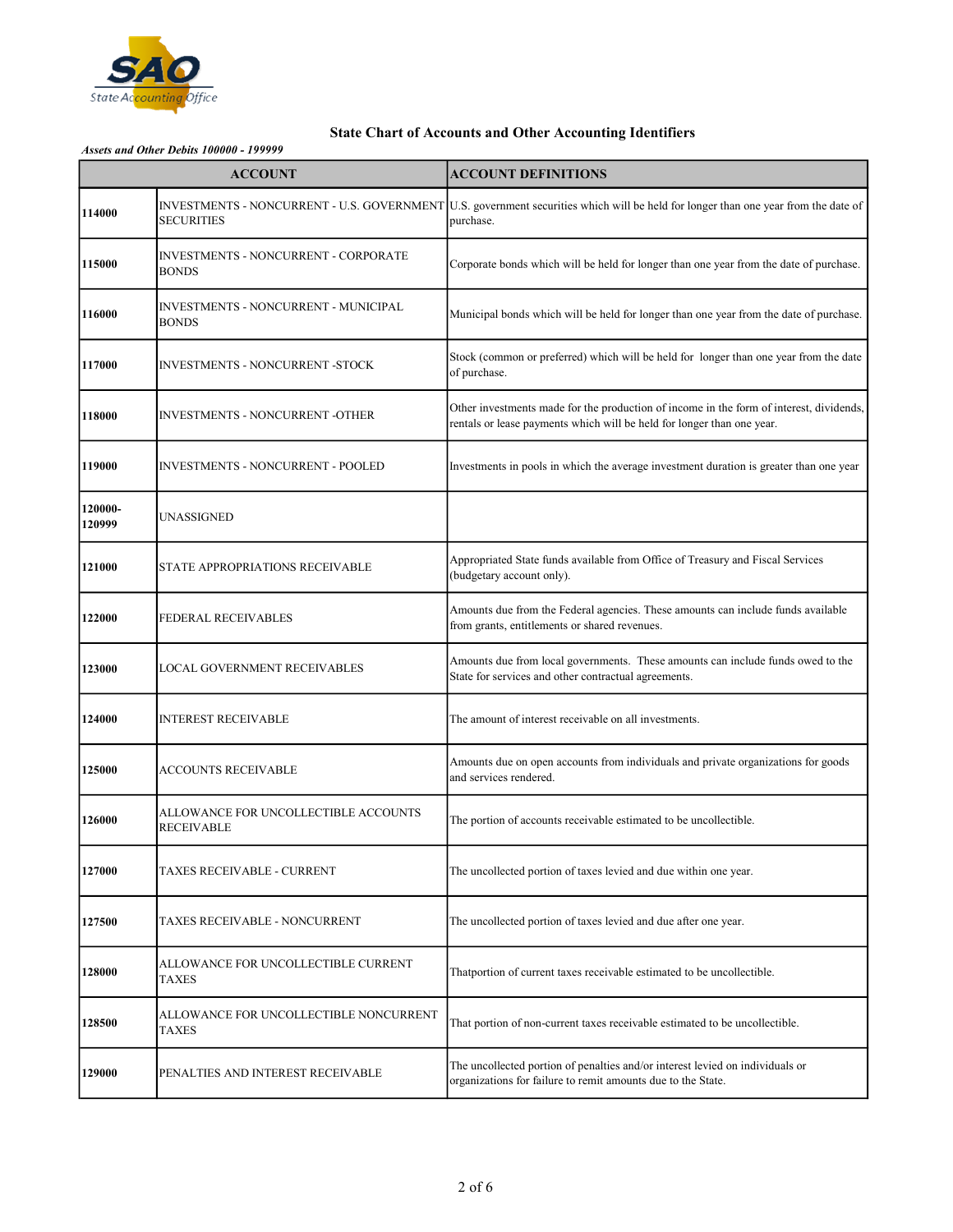

|                   | <b>ACCOUNT</b>                                                        | <b>ACCOUNT DEFINITIONS</b>                                                                                                                                                                |
|-------------------|-----------------------------------------------------------------------|-------------------------------------------------------------------------------------------------------------------------------------------------------------------------------------------|
| 130000            | ALLOWANCE FOR UNCOLLECTIBLE PENALTIES<br>AND INTEREST RECEIVABLE      | That portion of penalties and interest receivable that is estimated to be uncollectible.                                                                                                  |
| 131000            | <b>LOANS AND NOTES RECEIVABLE</b>                                     | Amounts that have been loaned to individuals or organizations external to the State<br>including notes taken as security for such loans.                                                  |
| 132000            | ALLOWANCE FOR UNCOLLECTIBLE LOANS AND<br><b>NOTES RECEIVABLE</b>      | That portion of loans and notes receivable that is estimated to be uncollectible.                                                                                                         |
| 133000            | <b>OTHER RECEIVABLES</b>                                              | Amounts due which cannot be properly charged to any of the other receivable accounts.                                                                                                     |
| 134000            | ALLOWANCE FOR UNCOLLECTIBLE OTHER<br><b>RECEIVABLES</b>               | That portion of other receivable that is estimated to be uncollectible.                                                                                                                   |
| 135000-<br>135999 | UNASSIGNED                                                            |                                                                                                                                                                                           |
| 136000            | CONTRIBUTIONS RECEIVABLE                                              | Amounts due from employers, employees, or other contributors to retirement systems,<br>risk management funds, or other programs funded by contributions.                                  |
| 137000-<br>139999 | UNASSIGNED                                                            |                                                                                                                                                                                           |
| 140000            | DUE FROM OTHER FUNDS                                                  | Amounts owed for goods and services and interfund loans (due within 12 months)<br>provided to a particular GAAP fund by another GAAP fund within state reporting<br>entity organizations. |
| 141000            | DUE FROM STATE GOVERNMENT<br>CUSTOMERS - STREAMLINED BANKING USE ONLY | Amounts owed for goods and services provided to state reporting entity<br>organizations. For use by Streamlined Banking organizations only.                                               |
| 142000-<br>142999 | UNASSIGNED                                                            |                                                                                                                                                                                           |
| 143000            | <b>INTERFUND RECEIVABLE</b>                                           | Amounts owed, other than charges for goods and services rendered, by another GAAP<br>fund that are due within 12 months.                                                                  |
| 144000            | <b>INTRAFUND RECEIVABLE</b>                                           | Amounts due from state reporting entity organizations included in the same GAAP<br>fund.                                                                                                  |
| 145000            | <b>RECEIVABLES - PAST DUE</b>                                         | Amounts due from organizations/individuals that cannot be located or from which no<br>payment is expected (due diligence has been performed).                                             |
| 146000-<br>149999 | UNASSIGNED                                                            |                                                                                                                                                                                           |
| 150000            | SUPPLIES AND MATERIALS INVENTORIES                                    | Supplies and materials on hand for future consumption.                                                                                                                                    |
| 151000            | <b>MOTOR FUEL INVENTORIES</b>                                         | Motor fuel on hand for future consumption.                                                                                                                                                |
| 152000            | <b>MATERIALS FOR RESALE INVENTORIES</b>                               | Goods held for resale rather than for operations.                                                                                                                                         |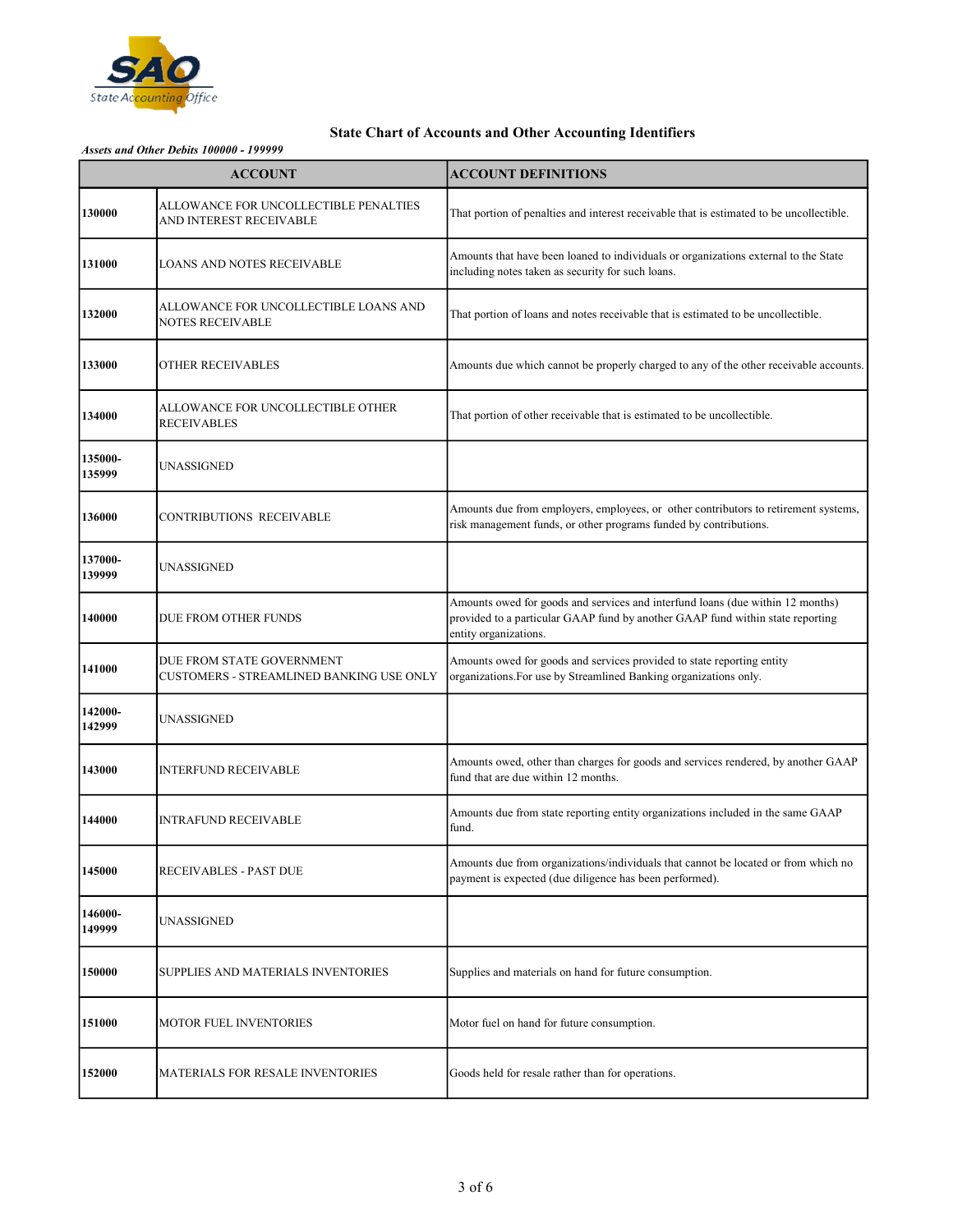

| <b>ACCOUNT</b>    |                                                                        | <b>ACCOUNT DEFINITIONS</b>                                                                                                                                                                                                                                                                                                                                                                                                                                                         |
|-------------------|------------------------------------------------------------------------|------------------------------------------------------------------------------------------------------------------------------------------------------------------------------------------------------------------------------------------------------------------------------------------------------------------------------------------------------------------------------------------------------------------------------------------------------------------------------------|
| 153000            | COMPUTER PARTS INVENTORIES - GREATER THAN<br>OR EQUAL TO<br>\$1,000.00 | Computer components or parts with a value equal to or greater than \$1,000.00 on hand<br>for future installation into a main or principal item of information technology hardware.<br>NOTE: In instances where the component being installed into the main piece of<br>hardware is not an actual replacement part for a similar component, the total value of<br>the capital asset to which the part is being added should be increased by the cost of the<br>installed component. |
| 154000-<br>154999 | UNASSIGNED                                                             |                                                                                                                                                                                                                                                                                                                                                                                                                                                                                    |
| 155000            | PREPAID ITEMS - RENTS                                                  | Recurring charges for rents for which benefits have not yet been received. The<br>offsetting reserve for this account is 333000.                                                                                                                                                                                                                                                                                                                                                   |
| 156000            | PREPAID ITEMS - INSURANCE                                              | Recurring charges for insurance for which benefits have not yet been received. The<br>offsetting reserve for this account is 333000.                                                                                                                                                                                                                                                                                                                                               |
| 157000            | OTHER PREPAID ITEMS                                                    | Other recurring charges for which benefits have not yet been received. The offsetting<br>reserve for this account is 333000.                                                                                                                                                                                                                                                                                                                                                       |
| 158000-<br>159999 | UNASSIGNED                                                             |                                                                                                                                                                                                                                                                                                                                                                                                                                                                                    |
| 160000            | ADVANCES TO OTHER FUNDS                                                | Amounts owed, other than charges for goods and services rendered, by another GAAP<br>fund that are not due within 12 months. The offsetting reserve for this account is<br>336000.                                                                                                                                                                                                                                                                                                 |
| 161000            | INTANGIBLES OTHER THAN SOFTWARE                                        | The cost to obtain rights for water, timber, mineral and land (easements), patents,<br>trademarks, copyrights, and/or other intangible assets other than software.                                                                                                                                                                                                                                                                                                                 |
| 162000            | ACCUMULATED DEPRECIATION - INTANGIBLES<br>OTHER THAN SOFTWARE          | The accumulation of periodic allocations of the capitalized cost to obtain intangible<br>assets other than software over the estimated useful life of the asset.                                                                                                                                                                                                                                                                                                                   |
| 163000            | DEFERRED COMPENSATION PLAN ASSETS                                      | Assets held by the State or others on behalf of participants in Internal Revenue Code<br>Section 457 deferred compensation plan.                                                                                                                                                                                                                                                                                                                                                   |
| 164000            | DEFERRED CHARGES                                                       | Nonrecurring costs which are not chargeable to the fiscal period in which the<br>expenditure was made but are expensed in future years.                                                                                                                                                                                                                                                                                                                                            |
| 165000-<br>167999 | UNASSIGNED                                                             |                                                                                                                                                                                                                                                                                                                                                                                                                                                                                    |
| 168000            | COMPUTER SOFTWARE                                                      | The cost of acquiring or developing computer software for internal use.<br>Capitalization of computer software should only occur after the preliminary project<br>stage is complete.                                                                                                                                                                                                                                                                                               |
| 169000            | ACCUMULATED DEPRECIATION - COMPUTER<br>SOFTWARE                        | The accumulation of systematic and rational allocations of the estimated cost of using<br>computer software, on a historical cost basis, over the useful life.                                                                                                                                                                                                                                                                                                                     |
| 170000            | LAND                                                                   | The cost of land purchased or otherwise acquired by the state. This account includes<br>charges for preparing the land for use, and also includes easements and other rights-of-<br>way.                                                                                                                                                                                                                                                                                           |
| 171000            | BUILDINGS                                                              | The cost of permanent structures purchased or otherwise acquired by the state and<br>improvements thereon. This account includes costs incurred in acquiring the building.                                                                                                                                                                                                                                                                                                         |
| 172000            | ACCUMULATED DEPRECIATION - BUILDINGS                                   | The accumulation of periodic credits made to record the estimated cost of using<br>buildings on a historical cost basis over the useful lives of the buildings.                                                                                                                                                                                                                                                                                                                    |
| 173000            | IMPROVEMENTS OTHER THAN BUILDINGS                                      | The cost of permanent improvements other than buildings that add value to land.                                                                                                                                                                                                                                                                                                                                                                                                    |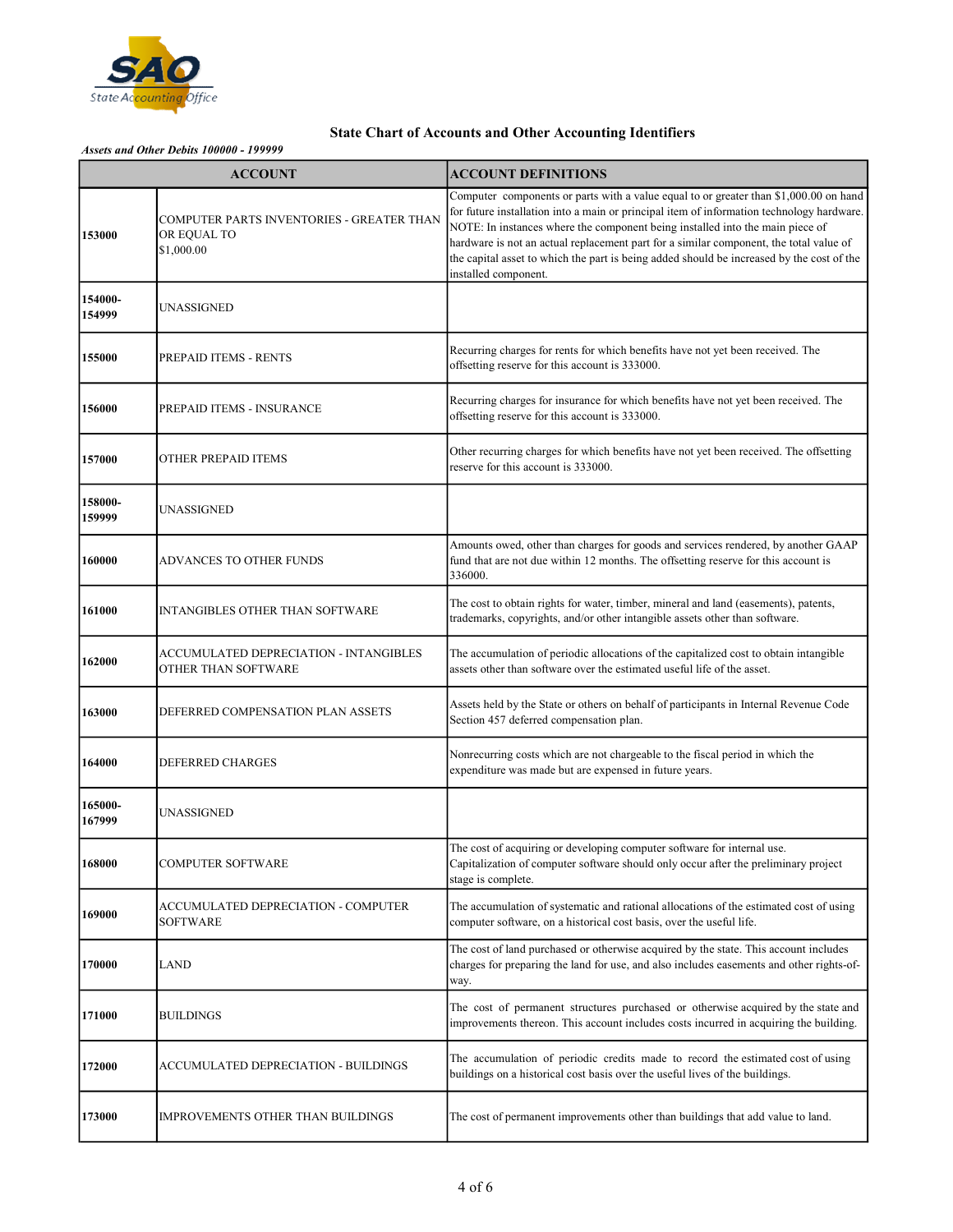

|                   | <b>ACCOUNT</b>                                                  | <b>ACCOUNT DEFINITIONS</b>                                                                                                                                                                                                       |
|-------------------|-----------------------------------------------------------------|----------------------------------------------------------------------------------------------------------------------------------------------------------------------------------------------------------------------------------|
| 174000            | ACCUMULATED DEPRECIATION - IMPROVEMENTS<br>OTHER THAN BUILDINGS | The accumulation of periodic credits made to record the estimated cost of using<br>improvements other than buildings on a historical cost basis over the useful lives of the<br>improvements.                                    |
| 175000            | <b>MACHINERY AND EQUIPMENT</b>                                  | The capitalized cost of movable personal property other than land or buildings and<br>improvements (e.g., tools, trucks, furnishings) \$5,000 and greater with a useful life of<br>one year or more. Includes ancillary charges. |
| 176000            | ACCUMULATED DEPRECIATION - MACHINERY AND<br><b>EQUIPMENT</b>    | The accumulation of periodic credits made to record the estimated cost of using<br>machinery and equipment on a historical cost basis, over the useful lives of the<br>machinery and equipment.                                  |
| 177000            | LIBRARY COLLECTIONS                                             | The cost of acquiring library books, reference materials and similar items which<br>provide information essential to the learning process or which enhance the quality of<br>academic, professional or research libraries.       |
| 178000            | ACCUMULATED DEPRECIATION - LIBRARY<br><b>COLLECTIONS</b>        | The accumulation of systematic and rational allocations of the estimated cost of using<br>library books, reference materials and similar items, on a historical cost basis, over their<br>useful life.                           |
| 179000-<br>179999 | UNASSIGNED                                                      |                                                                                                                                                                                                                                  |
| 180000            | <b>CONSTRUCTION IN PROGRESS</b>                                 | The cost of construction undertaken but not yet completed.                                                                                                                                                                       |
| 181000-<br>181999 | UNASSIGNED                                                      |                                                                                                                                                                                                                                  |
| 182000            | OTHER DEBITS - AMOUNT TO BE PROVIDED                            | An account in the general long-term debt account group representing the amount to be<br>provided for the retirement of long-term debt.                                                                                           |
| 183000            | INFRASTRUCTURE                                                  | The cost of infrastructure (e.g., roads, bridges etc.)                                                                                                                                                                           |
| 184000            | ACCUMULATED DEPRECIATION -<br>INFRASTRUCTURE                    | The accumulation of systematic and rational allocations of the estimated cost of using<br>infrastructure, on a historical cost basis, over the useful life.                                                                      |
| 185000            | CAPITALIZED COLLECTIONS                                         | The cost of acquiring collections of works of art and historical treasures which are not<br>held for financial gain, but rather for public exhibition, education or research.                                                    |
| 186000            | ACCUMULATED DEPRECIATION - CAPITALIZED<br>COLLECTIONS           | The accumulation of systematic and rational allocations of the estimated cost of holding<br>works of art and historical treasures, on a historical cost basis, over their useful life.                                           |
| 187000            | WORKS OF ART AND HISTORICAL TREASURES -<br>NON-DEPRECIABLE      | The cost of acquiring collections of works of art and historical treasures which are held<br>solely for financial gain.                                                                                                          |
| 188000            | OTHER ASSETS                                                    | Assets not included in categories specifically defined.                                                                                                                                                                          |
| 189000-<br>189999 | UNASSIGNED                                                      |                                                                                                                                                                                                                                  |
| 190000            | UNALLOTTED STATE APPROPRIATIONS                                 | This account should be utilized to account for total State appropriations.                                                                                                                                                       |
| 191000            | FEDERAL GRANTS AND CONTRACTS APPROVED                           | This account should be utilized to account for federal grants and contracts supported by<br>formal documentation. Amounts recorded in this account should be unearned and<br>undrawn.                                            |